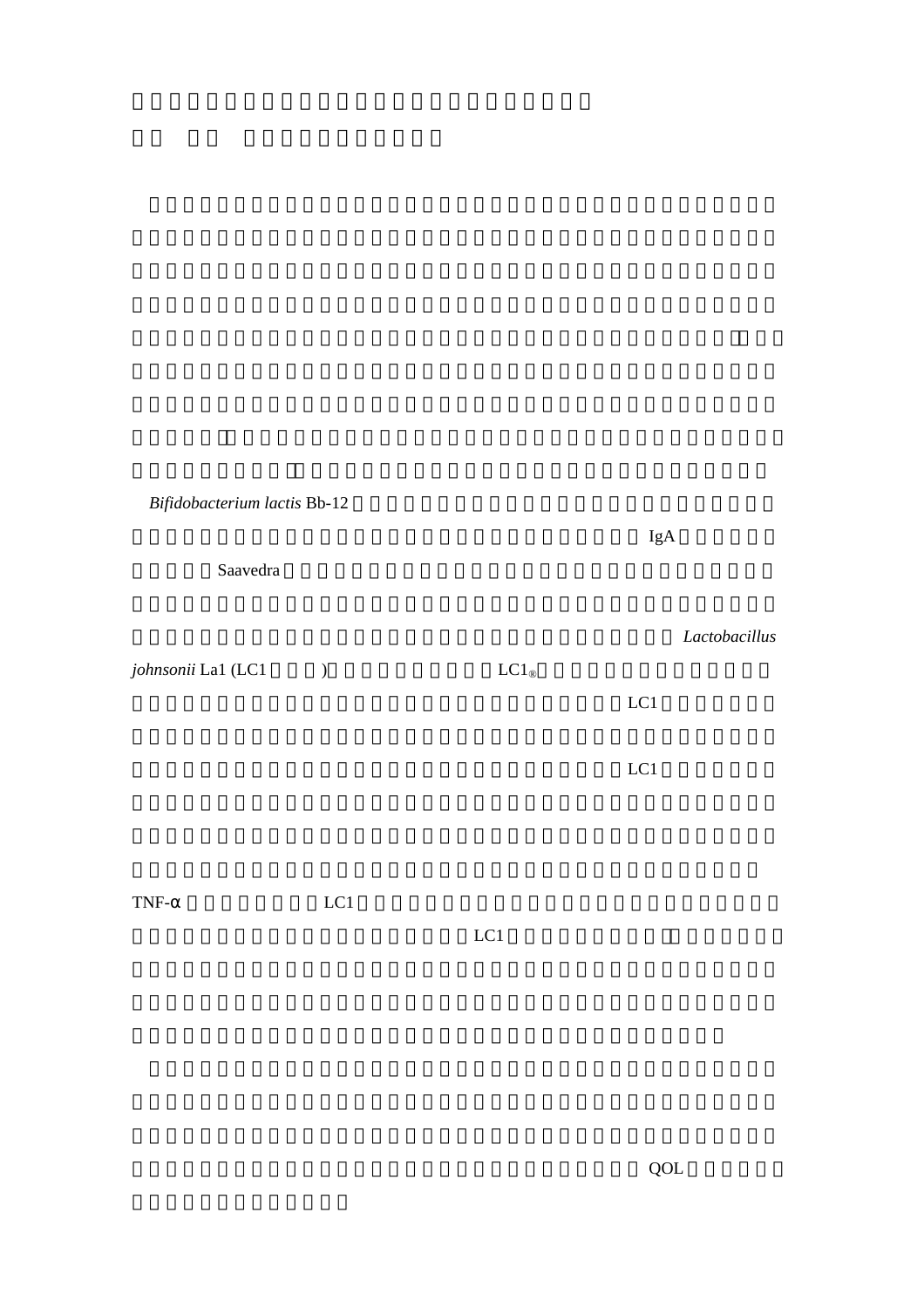Probiotics and Natural Defense Function of the Host Yoichi Fukushima, Nestlé Japan Ltd.

Natural defense systems of animals including human has been developed to maintain their health through competing against microbes like bacteria. Mucous membrane interfacing to the external world, especially intestines who has a role to digest and absorb nutrients, has huge surface area with thin cellular layer, and its structure results in making an easy target of infection. Therefore, immune systems are well developed in the intestines, palying a central role of the host defense systems collaborating with the systemic immunity. Intestinal microbiota, mainly composed of commensal bacteria, provides defense functions named colonization resistance to exclude exogenious bacteria. We developed food products with probiotics, viable bacteria beneficial for health of the host, and performed clinical and animal studies to evaluate the contribution of probiotics onto host defense, especially on immunity and intestinal microbiota, aiming at elucidating the potential of anti-infectious effect of probiotics

Infant formula with *Bifidobacterium lactis* Bb-12 was developed, and conducted the feeding trial in children during and after weaning, and we found increase in fecal bifidobacteria and IgA production. Saavedra *et al.* showed that the formula reduce the risk of infectious diaherrea in children. Our finding suggested that the improvement of intestinal microbiota and increase in local IgA production may contribute the anti-infecious effect of the probiotic formula. Clinical trials were performed on LC1® fermented milk containing *Lactobacillus johnsonii* La1, an adhesive strain onto epytherial cells. A double blinded placebo controlled trial on young women showed that LC1 improved intestinal conditions, increased in fecal bifidobacteria, and decreased in *Clostridium perfringens*. Administration of LC1 rose blood phagocytic activity and, a biomarker of natural immunity, in healthy adults and pregnant women. Three months feeding of LC1 in elderly inpatients reduced the frequency of infection and improved nutritional status, when phagocytic activity increased and serum TNF- , an inflammation biomarker, suggesting that activation of natural immunity may contribute to reduce infections in elderly. Animal studies showed that intake of La1 strain regulated development of atopic dermatitis in a mouse model, gastric number of *Helicobacter pylori* in Mongolian gerbil, and blood sugar level in rat by stimulation of parasympathetic nerves. Antiinflammation and stimulation of the nerve system by probiotic feeding may give explanation of multi-function of probiotics and provide its potential measures for novel health benefit in the future.

These studies elucidated that probiotics enhance natural host defense by improving intestinal microbiota and immune systems, originally established against bacterial invasion, without induction of inflammation, resulting in anti-infectious effect in the elderly. Probiotics could play a significant role for improving QOL of human being.